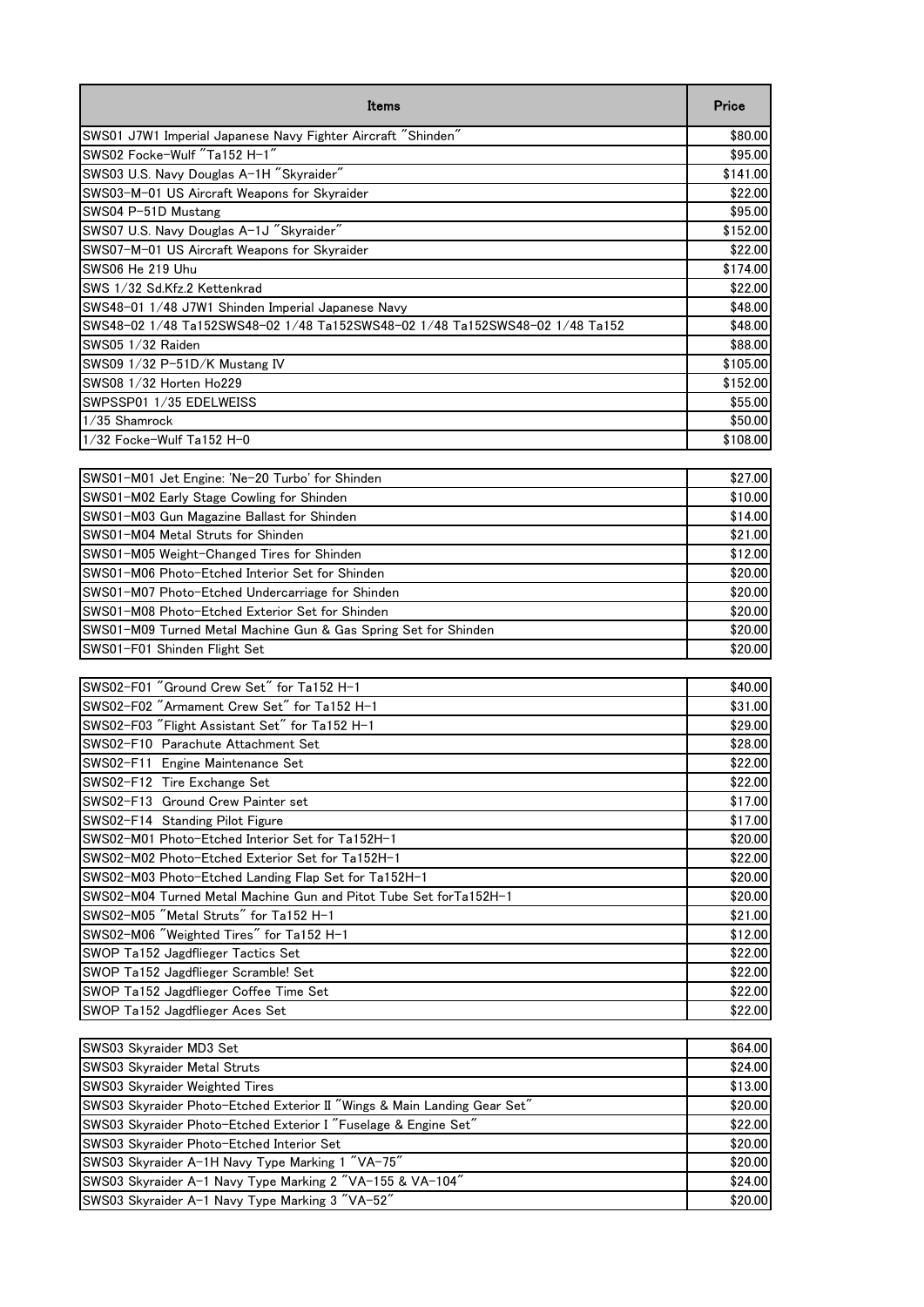| SWS03 Skyraider Turned Metal Machine Gun and Static Boom Set | \$24.00 |
|--------------------------------------------------------------|---------|
|                                                              |         |
| SWS04-F02 Briefing Set                                       | \$31.00 |
| SWS04-F03 Engine Maintenance Set                             | \$28.00 |
| SWS04-F04 Oil Tank Exchange Set                              | \$28.00 |
| SWS04-F05 Battlefield Artist                                 | \$17.00 |
| SWS04-F06 Propeller Attachment Set                           | \$40.00 |
| SWS04-F08 Pilot Figure                                       | \$17.00 |
| SWS04-M01 Metal Struts                                       | \$22.00 |
| SWS04-M02 Weighted Tires                                     | \$13.00 |
| SWS04-M03 Metal Machine Gun Set                              | \$22.00 |
| SWS04-M04 Photo-Etched Parts Interior Set                    | \$22.00 |
| SWS04–M05 Photo–Etched Parts Gunbay Set                      | \$20.00 |
| SWS04-M06 Photo-Etched Parts Exterior and Engine Set         | \$20.00 |
| SWS04-F07 Fuel Tank Attachment Set                           | \$40.00 |
|                                                              | \$20.00 |
| SWS04-D01 P-51D Marking Set 1                                |         |
| SWS04-D02 P-51D Marking Set 2                                | \$24.00 |
| SWS04-D03 P-51D Marking Set 3                                | \$20.00 |
| SWS04--D04 P-51D Marking Set 4                               | \$24.00 |
| SWS09-F02 Forward Facing Pilot Figure (mustang IV)           | \$17.00 |
|                                                              |         |
| SWS07-M02 A-1J Weighted Tires                                | \$13.00 |
| SWS07-D01 A-1 Air Force Type Marking                         | \$24.00 |
|                                                              |         |
| SWOP Raiden Limited Forward Facing Pilot Figure              | \$17.00 |
| SWS05-F02 Sortie Set                                         | \$17.00 |
| SWS05-F03 Engine Maintenance Set                             | \$28.00 |
| SWS05-F04 Briefing Set                                       | \$40.00 |
| SWS05-F05 Bond of the Vast Sky Set                           | \$40.00 |
| SWS05-M01 Metal Struts                                       | \$21.00 |
| SWS05-M02 Weighted Tires                                     | \$12.00 |
| SWS05-M03 Turned Metal Machine Gun Set                       | \$22.00 |
| SWS05-M04 Photo-Etched Interior Set                          | \$20.00 |
| SWS05-M05 Photo-Etched Exterior Set                          | \$26.00 |
|                                                              |         |
| SWS06-F01 Limited Forward Facing Pilot Figure for Uhu        | \$17.00 |
| SWS06-F02 Barrel Cleaning Set                                | \$28.00 |
| SWS06-F03 Engine Maintenance Set                             | \$40.00 |
| SWS06-F04 Tactics Discussing their Strategy                  | \$31.00 |
| SWS06-F05 Heroic Return Set                                  | \$40.00 |
| SWS06-F06 Limited Radar Operator Figure                      | \$17.00 |
| SWS06-M01 Metal Struts                                       | \$31.00 |
| SWS06-M02 Weighted Tires (Without Tread)                     | \$22.00 |
| SWS06-M03 Weighted Tires (With Tread)                        | \$22.00 |
| SWS06-M04 Turned Metal Machine Gun Set                       | \$31.00 |
| SWS06-M05 Turned Metal Antenna Set                           | \$33.00 |
| SWS06-M06 Photo-Etched Interior Set                          | \$22.00 |
| SWS06-M07 Photo-Etched Frame Set                             | \$24.00 |
| SWS06-M08 Photo-Etched Access Panel Set                      | \$22.00 |
| SWS06-M09 MG 151 Set                                         | \$33.00 |
| SWS06-M10 MK 108 Set                                         | \$33.00 |
| SWS06-M11 MK 103 Set                                         | \$33.00 |
|                                                              |         |
| SWS06-D01 He 219 A-0 Uhu Marking Set 1                       | \$24.00 |
|                                                              |         |
| SWOP 1/32 Ho 229 Pilot Figure for Horten                     | \$17.00 |
| SWOP 1/32 Ho 229 Ground Crew Set                             | \$31.00 |
| SWOP 1/32 Ho 229 Sortie Preparation Set                      | \$40.00 |
| SWOP 1/32 Ho 231 Flight Assistant Set                        | \$40.00 |
| SWOP 1/32 Ho 229 Metal Struts                                | \$27.00 |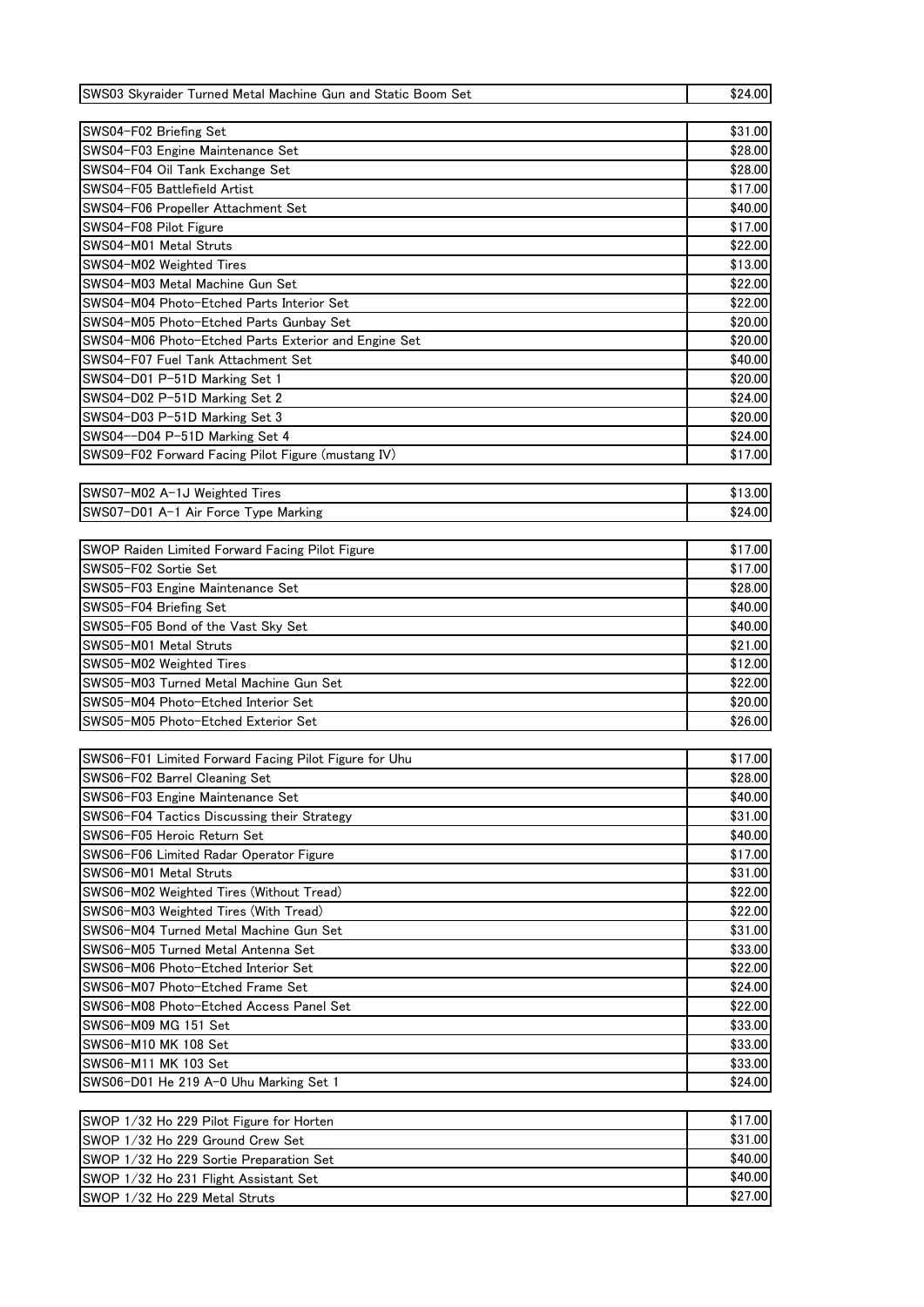| SWOP 1/32 Ho 229 Weighted Tires                                      | \$22.00            |
|----------------------------------------------------------------------|--------------------|
| SWOP 1/32 Ho 229 Turned Metal Machine Gun and Pitot Tube Set         | \$14.00            |
| SWOP 1/32 Ho 229 Photo-Etched Parts Interior and Air Brake Set       | \$21.00            |
| SWOP 1/32 Ho 229 Uschi Decals                                        | \$38.00            |
| SWOP 1/32 Ho 229 Combustion Chamber Set                              | \$23.00            |
|                                                                      |                    |
| 1/48 Shinden Forward Facing Pilot Figure                             | \$11.00            |
| 1/48 Shinden Etchind Parts Set                                       | \$28.00            |
| 1/48 Shinden Metal Struts                                            | \$13.00            |
| 1/48 Shinden Standing Pilot Figure                                   | \$11.00            |
| 1/48 Shinden Weighted Tires                                          | \$9.00             |
| 1/48 Shinden Turned Metal MachineGun and Pitot Tube Set              | \$13.00            |
|                                                                      |                    |
| SWOP 1/48 Ta152H-1 Pilot Figure                                      | \$11.00            |
| SWOP 1/48 Ta152H-1 Standing Pilot Figure                             | \$11.00            |
| SWOP 1/48 Ta152H-1 Turned Metal MachineGun and PitotTube Set         | \$13.00            |
| SWOP 1/48 Ta152H-1 Metal Struts                                      | \$14.00            |
| SWOP 1/48 Ta152H-1 Weighted Tires                                    | \$10.00            |
|                                                                      |                    |
| SWPS01-M02 Power Supply Car                                          | \$28.00            |
| SWPS01-M01 Trailer                                                   | \$20.00            |
| SWPS01-F01 Luftwaffe "Boarding Preparation" Set                      | \$31.00            |
| SWPS01-F02 Luftwaffe "Decoy" Set                                     | \$28.00            |
| SWPS01-F03 Luftwaffe "Engineers & Nurse" Set                         | \$31.00            |
| SWPS01-M03 Photo-Etched Parts Set (ABER)                             | \$20.00            |
|                                                                      |                    |
| SWPSSP01-F01 Figure Set                                              | \$40.00            |
| SWPSSP01-M01 Metal Barrel Set                                        | \$14.00            |
| SWPSSP01-M02 Metal Antenna Set                                       | \$17.00            |
| SWPSSP01-M03 Metal Shell Set                                         | \$13.00            |
| SWPSSP01-M04 Etching Parts Set<br>SWPSSP01-M05 Reinforced Barrel Set | \$20.00<br>\$37.00 |
| SWPSSP01-C01 Light Units                                             | \$35.00            |
|                                                                      |                    |
| SWOP 1/35 Shamrock Metal Barrel Set                                  | \$11.00            |
| SWOP 1/35 Shamrock Photo Etched Set                                  | \$26.00            |
| SWOP 1/35 Shamrock Machine Gun Unit Set                              | \$33.00            |
|                                                                      |                    |
| Zoukei-mura CONCEPT NOTE SWS No.I Shinden                            | \$36.00            |
| Zoukei-mura CONCEPT NOTE SWS No.II Ta-152                            | \$36.00            |
| Zoukei-mura CONCEPT NOTE SWS No.III Skyraider                        | \$36.00            |
| Zoukei-mura CONCEPT NOTE SWS No.IV Mustang                           | \$20.00            |
| Zoukei-mura CONCEPT NOTE SWS No.V Uhu                                | \$28.00            |
| Zoukei-mura CONCEPT NOTE SWS No. VI J2M3 Raiden                      | \$22.00            |
| Zoukei-mura CONCEPT NOTE SWS No.VII Ho 229                           | \$28.00            |
|                                                                      |                    |
| Limited Figure Set Shinden                                           | \$45.00            |
| Limited Figure Set Ta-152                                            | \$45.00            |
| Limited Figure Set Skyraider                                         | \$40.00            |
|                                                                      |                    |
| Inst. Manual 1/32 Raiden                                             | \$3.00             |
| Inst. Manual 1/32 Shinden                                            | \$3.00             |
| <b>Instruction Manual Horten</b>                                     | \$3.00             |
| <b>Instruction Manual Mustang</b>                                    | \$3.00             |
| Instruction Manual Skyraider                                         | \$3.00             |
| Instruction Manual He 219 Uhu                                        | \$3.00             |
| <b>Instruction Manual Ta152</b>                                      | \$3.00             |
|                                                                      |                    |
| SWS Diorama Base 01 - Air Force Runway                               | \$22.00            |